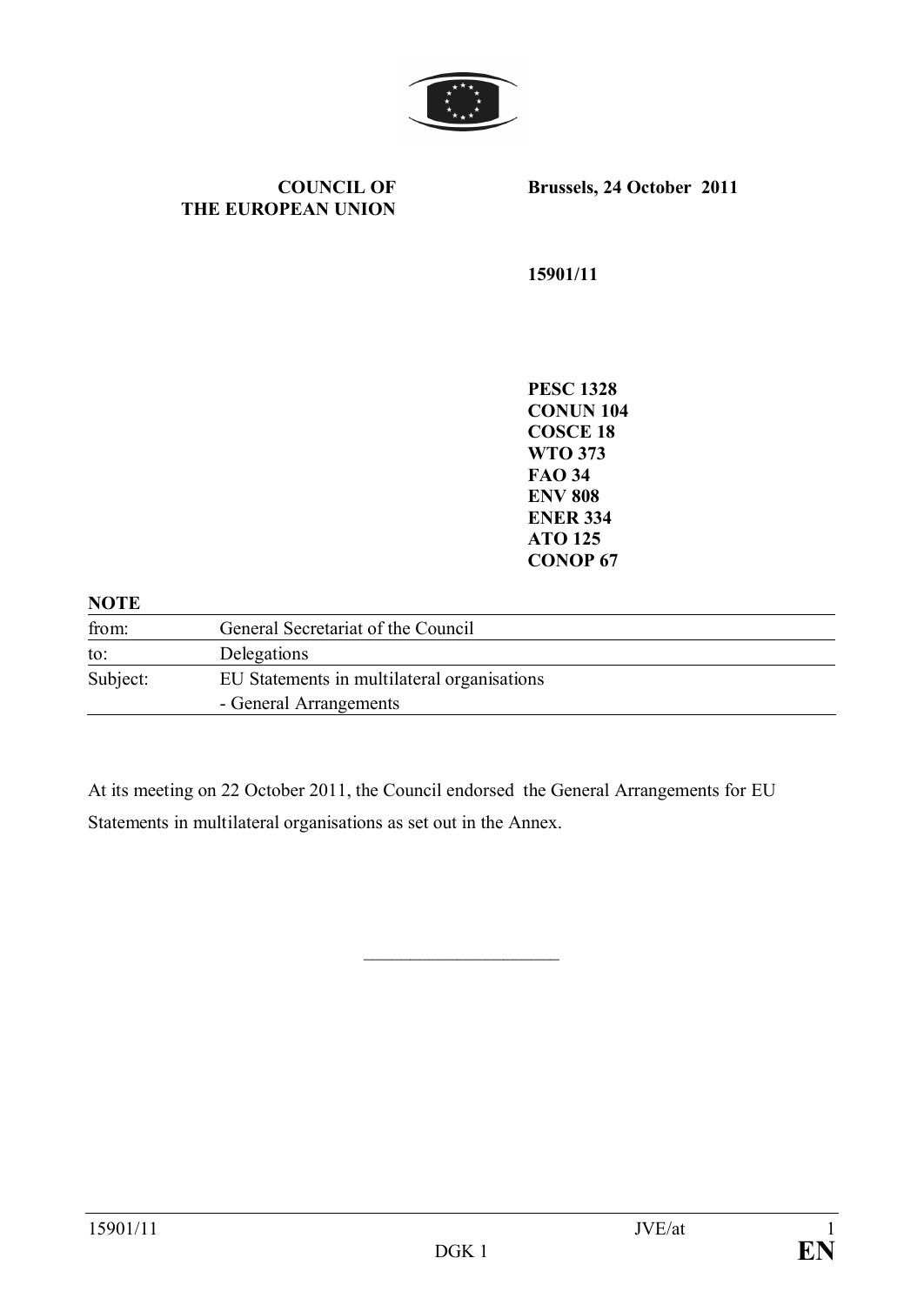## **ANNEX**

## **EU Statements in multilateral organisations General Arrangements**

- 1. This document offers a number of general arrangements with regard to the delivery of EU Statements in multilateral organisations.
- 2. The Treaty of Lisbon enables the EU to achieve coherent, comprehensive and unified external representation. The EU Treaties provide for close and sincere cooperation between the Member States and the Union. Given the sensitivity of representation and potential expectations of third parties, it is essential that, in conformity with current practice, the preparation of statements relating to the sensitive area of competences of the EU and its Member States should remain internal and consensual.
- 3. The following arrangements apply
	- The EU can only make a statement in those cases where it is competent and there is a position which has been agreed in accordance with the relevant Treaty provisions.
	- External representation and internal coordination does not affect the distribution of competences under the Treaties nor can it be invoked to claim new forms of competences.
	- Member States and EU actors<sup>1</sup> will coordinate their action in international organisations to the fullest extent possible as set out in the Treaties.
	- The EU actors and the Member States will ensure the fullest possible transparency by ensuring that there is adequate and timely prior consultation on statements reflecting EU positions to be made in multilateral organisations.

**<sup>1</sup>** The term EU actor is used to denote those actors competent to represent the Union as provided in the Treaties, i.e. the President of the European Council, the Commission, the High Representative and EU Delegations.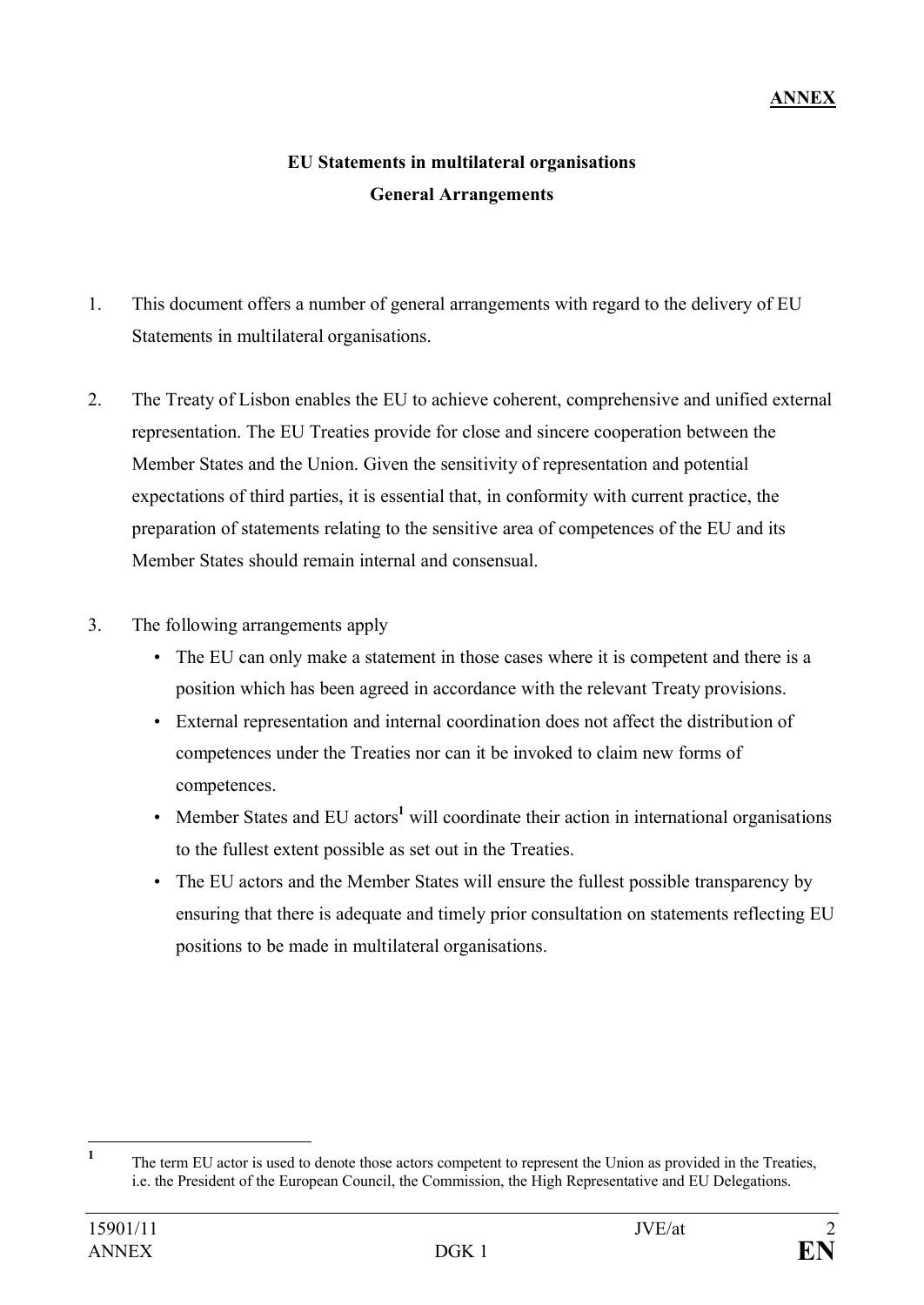- Member States agree on a case by case basis whether and how to co-ordinate and be represented externally. The Member States may request EU actors or a Member State, notably the Member State holding the rotating Presidency of the Council, to do so on their behalf.
- Member States will seek to ensure and promote possibilities for the EU actors to deliver statements on behalf of the EU.
- Member States may complement statements made on behalf of the EU whilst respecting the principle of sincere cooperation.
- EU representation will be exercised from behind an EU nameplate unless prevented by the rules of procedure of the forum in question.
- EU actors will conduct local coordination and deliver statements on behalf of the EU unless prevented by the rules of procedure of the forum concerned (default setting). Where practical arrangements such as those at the World Trade Organisation, at the Food and Agricultural Organisation and in burden sharing exist for coordination and/or representation, such arrangements will be implemented for the preparation and delivery of the statement on behalf of the EU from behind the EU nameplate.
- 4. Practical guidelines:

Statements will reflect EU positions agreed in conformity with the decision making procedures as foreseen in the Treaties.

- Should the statement refer exclusively to actions undertaken by or responsibilities of the EU in the subject matter concerned including in the CFSP, it will be prefaced by "on behalf of the European Union".
- Should the statement express a position common to the European Union and its Member States, pursuant to the principle of unity of representation, it will be prefaced by "on behalf some of the EU and its Member States". The introduction "on behalf of the EU and its Member States" does not preclude references to "the EU" or to "the Member States of the EU" later in the text, where such reference accurately reflects the factual situation.